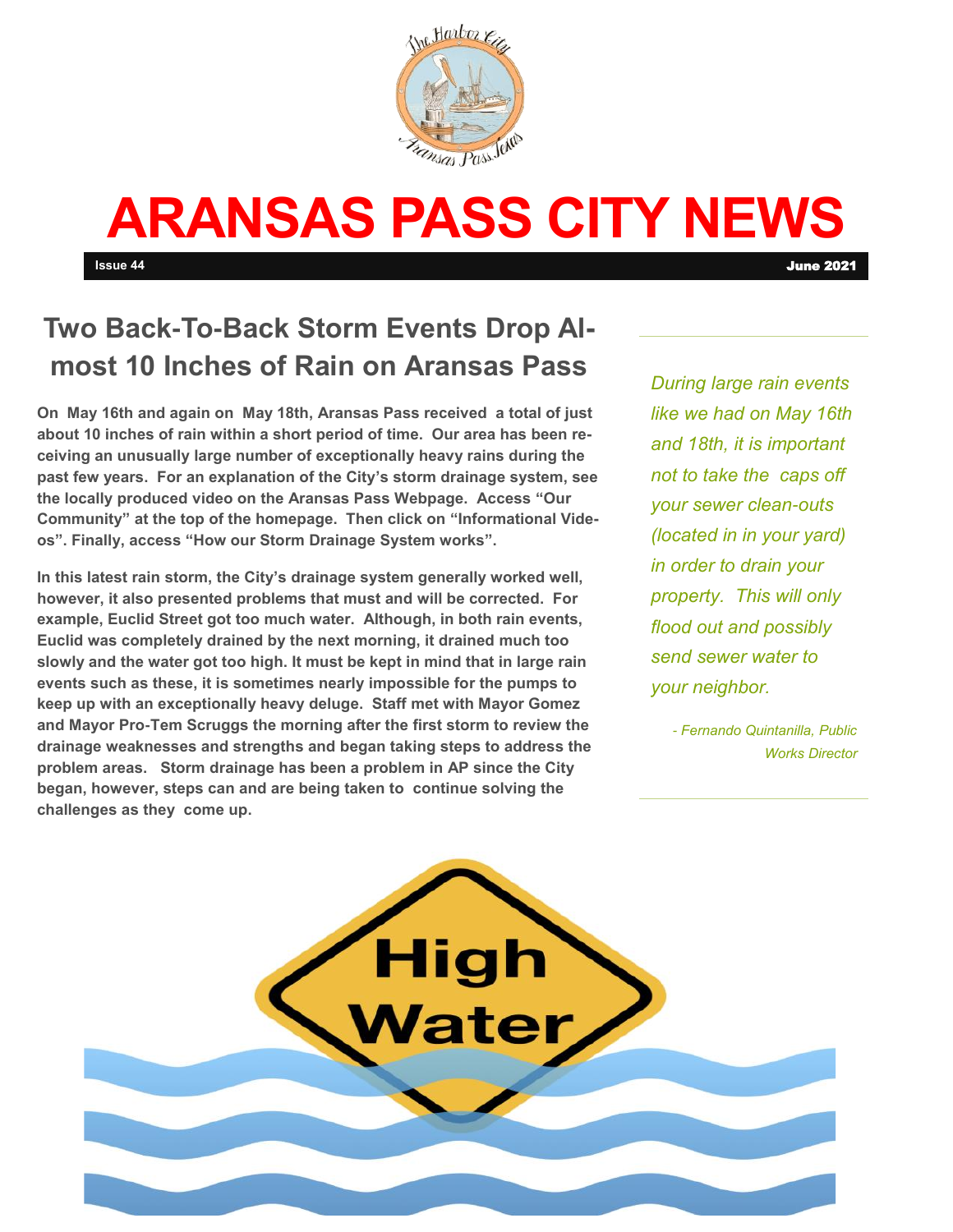

## Virtual Public Meeting on the SH 35 Overpass At Oak Lane in A.P.

The Texas Department of Transportation (TxDOT) is proposing to construct an overpass at Oak Lane in Aransas Pass. See above map above and information sheet to the right. A virtual public meeting presentation will be made available on Thursday, May 27, 2021 beginning at 6 PM. To log onto the meeting, go to the following web address at the meeting date and time: <www.TxDOT.gov> Keyword search "SH 35 Overpass". The proposed project would construct an overpass within the existing SH35 grassy median. Following construction of the overpass, the existing northbound and southbound roadways would become frontage roads. The projects would take place within the existing TxDOT right-of-way. Along SH 35. The Overpass would include two 12 foot lanes in each direction with 10 foot outside shoulders and 4 ft to 8 ft inside shoulders. The existing crossover at Southern Oaks Drive would be removed and a new crossover would be constructed at Resendez Road.



Oak Lane Overpass

Resendez Road.

Anti-Install Timeline

Overpass with two 12-ft lanes in each direction, 10-ft

outside shoulders and 4-ft to 8-ft inside shoulders.

**E** Existing crossover at Southern Oaks Drive would be removed and a new crossover would be constructed at

#### PROPOSED IMPROVEMENTS

#### Corpus Christi Street Overpass

- Overpass with two 12-foot-wide lanes in each direction. 12-foot-wide outside shoulders, and 4-foot-wide inside shoulders
- 12-foot-wide outside shoulders designated and striped as an evacuation lane.
- Direct access across SH 35 at Griffith Street would be removed.

#### **Anticipated Timeline:**

|                                                    |             | WINDOUGLED TRUGHLIC.                               |             |
|----------------------------------------------------|-------------|----------------------------------------------------|-------------|
| Project Letting                                    | April 2023  | Project Letting                                    | August 2021 |
| <b>Construction Begin</b>                          | Summer 2023 |                                                    |             |
|                                                    |             | <b>Construction Begin</b>                          | Fall 2021   |
| <b>Construction End</b>                            | Spring 2025 | <b>Construction End</b>                            | Fall 2022   |
|                                                    |             |                                                    |             |
| Estimated construction cost: approx. \$15 million. |             | Estimated construction cost: approx. \$23 million. |             |

#### **TxDOT Wants to Hear From You!**

Comments on these projects can be provided:

by mail to TxDOT Environmental Coordinator, 1701 S. Padre Island Drive, Corpus Christi, TX 78416 email to Kimberly.amy@txdot.gov, or by calling (361) 808-2509.

For more information, visit www.txdot.gov, keyword search "SH 35 Overpass"

The environmental review, consultation and other actions required by applicable federal environmental laws for this project are being, or have been, carried out by TxDOT pursuant to 23 U.S.C. 327 and a Memorandum of Understanding dated Dec. 9, 2019, and executed by FHWA and TxDOT.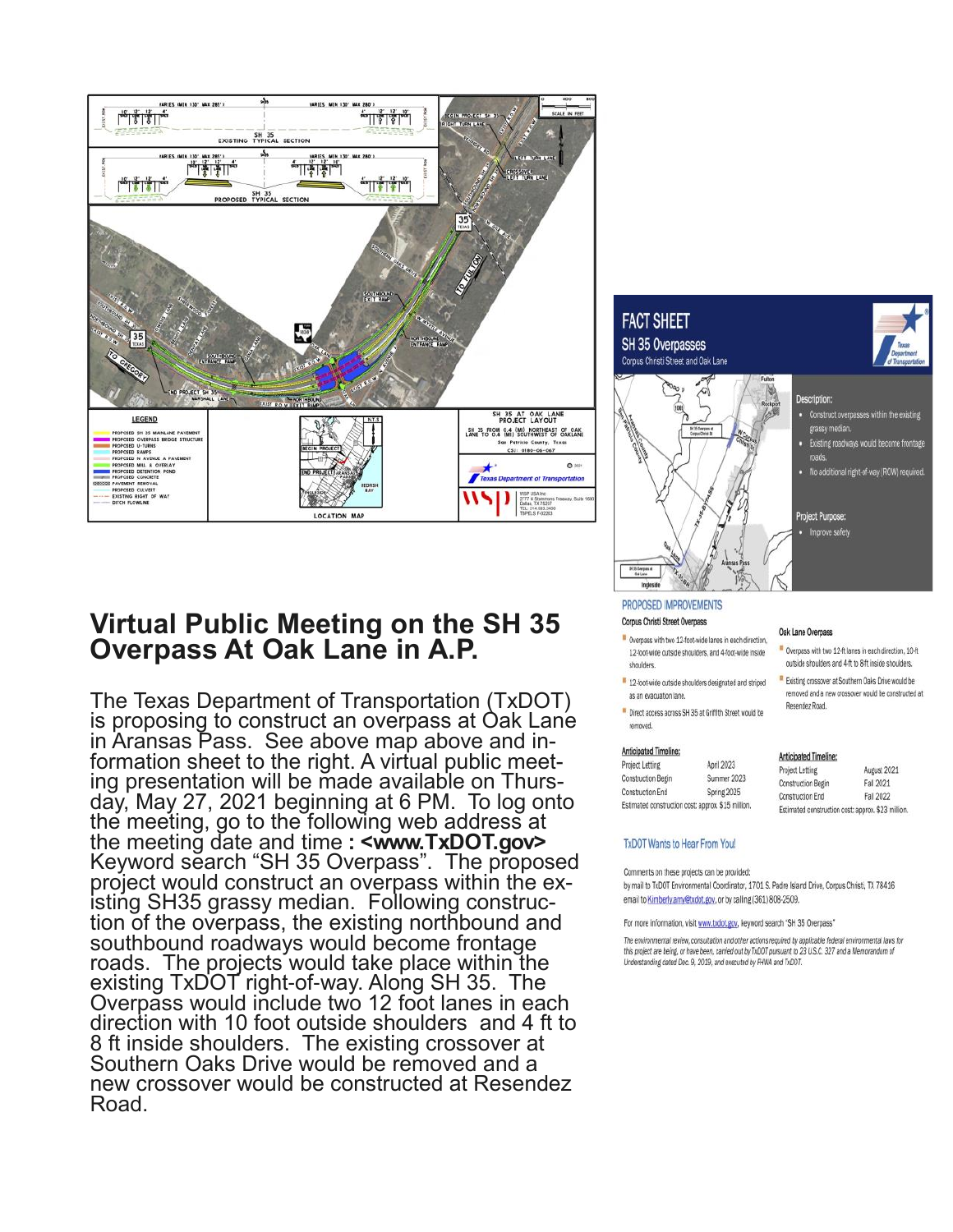### **Tire Takeback Event Rescheduled**

The tire take back event is now set for June 5th from 8 am to 1 pm or until the trailer is full. The hauler is Liberty Tire of San Antonio. Car and Pick-up sized tires are the only ones that will be allowed. If residents need assistance they may contact Code Enforcement and will be placed on a list to have crews stop by and pick up the tires. The deadline for requesting assistance is June 4th. The following businesses have donated to the pick-up: The Aransas Pass Fire Dept. Chris' Marine—CM Lanes; Port of Corpus Christi; The Aransas Pass Walmart.

### CONTACT US

Aransas Pass City News is published by the City of Aransas Pass, Tx. Call 361-758 -5301 to subscribe or unsubscribe



**All of the incumbent City Council candidates retained their seats at the May 1st municipal election. The photo on the left shows Mayor Ram Gomez and Councilwoman Jan Moore being sworn in on May 10th by City Secretary Mary Juarez (left). The picture on the right shows Council woman Carrie Scruggs being sworn-in May 17th by City Secretary Juarez. Scruggs was elected Mayor Pro-Tem on May 17th by the City Council.** 

# **AP Sales Tax Revenue Remains High—Sign Of A Strong Local Economy**